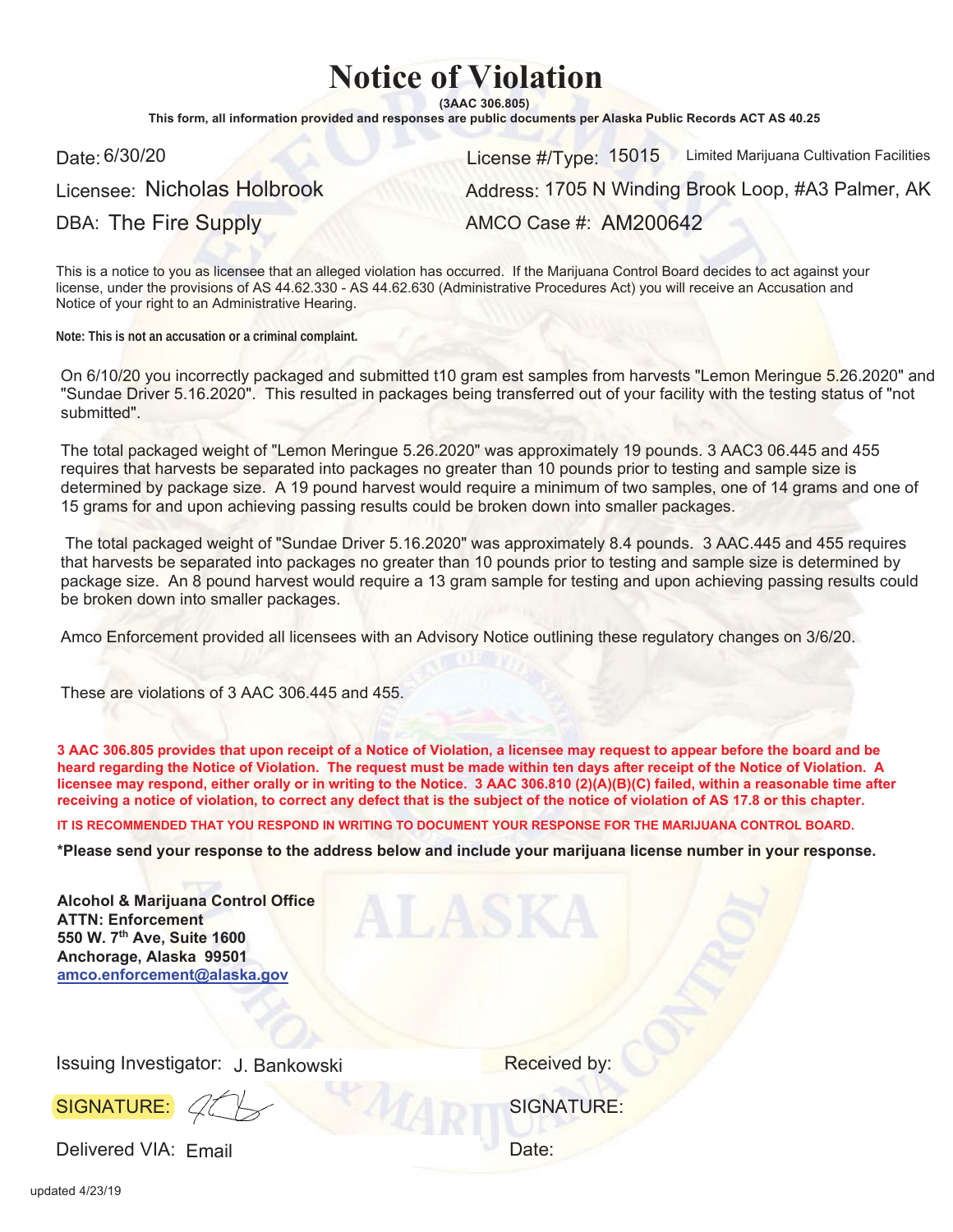7/19/2020

Attn: Amco Enforcement 

RE: NOV Issued to The Fire Supply 6/30/2020

I am writing in response to the NOV issued to our facility on 6/30/2020 by inspector J. Bankowski. We missed the email regarding the regulatory changes sent out by amco On 3/6/2020 and were not aware of the new policy when we submitted our last samples for testing. We have since worked with amco enforcement and metrc to remedy the situation. We created additional packages and submitted the corresponding sample amounts to Peak Analytical for testing. We take full responsibility for our mistake and will work diligently to make sure we don't miss any email advisories in the future.

Respectfully,

Josh Boots The Fire Supply 1705 N Winding Brook Loop Palmer, AK 99654 907-227-3777